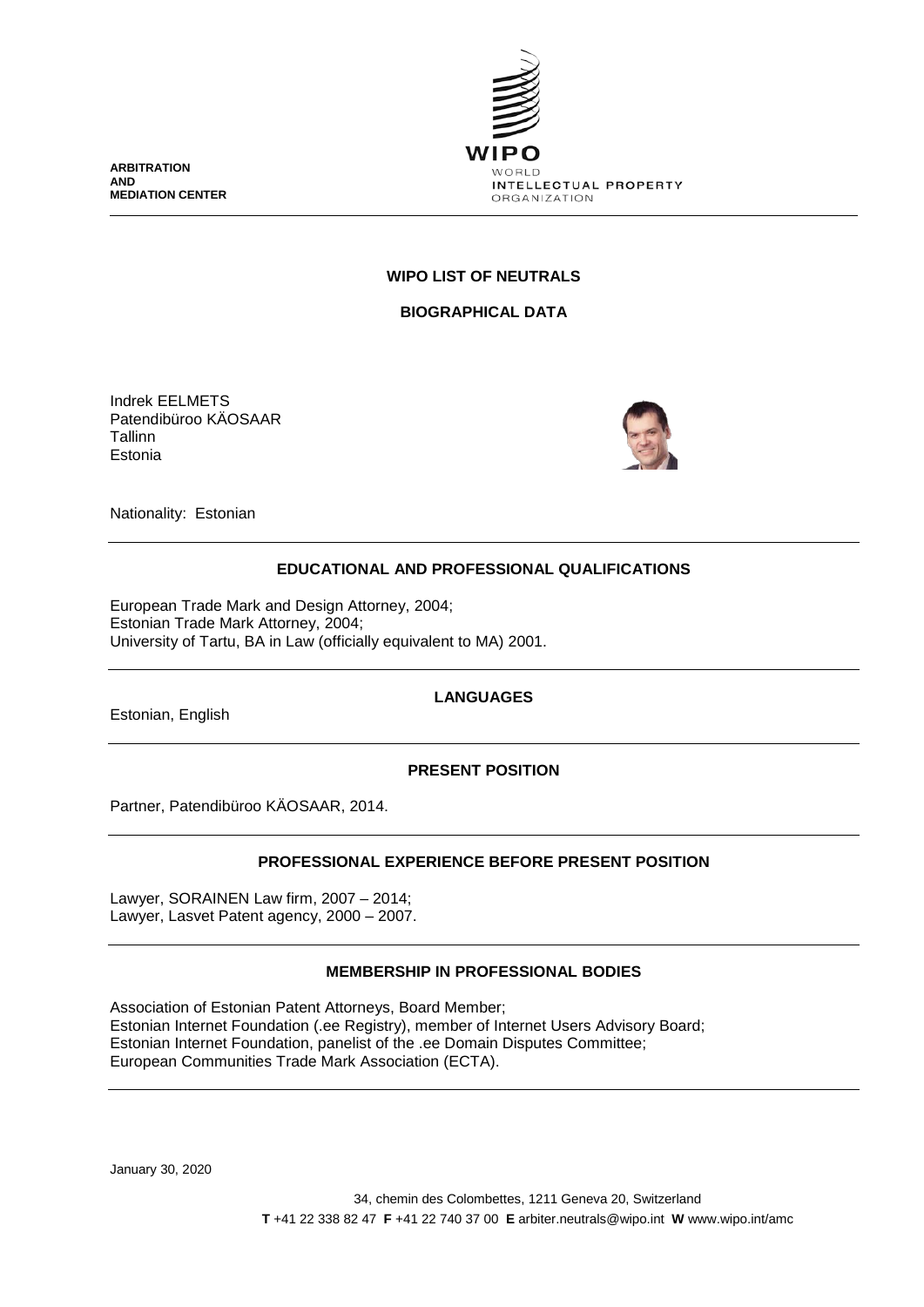### **AREAS OF SPECIALIZATION**

Intellectual property – trademarks, domain names, designs, copyright, dispute resolution.

#### **EXPERIENCE IN INTELLECTUAL PROPERTY**

Has been practising intellectual property (IP) law since 2000. A valued expert in trade mark registration and enforcement matters, IP contracts, negotiations and dispute resolution. Represented a trade mark owner in a landmark case where for the first time in Estonia, the court ordered the infringer to pay all of its gross profits to the trade mark owner. Has also been involved in the drafting of the Estonian Trade Marks Act. Has lectured in numerous trainings and seminars and written several IP publications. Recognized as a top IP law expert in Estonia by several legal directories, such as Chambers Europe, World Trademark Review and Best Lawyers.

## **EXPERIENCE WITH RESPECT TO DOMAIN NAMES**

Panelist with the .ee Domain Disputes Committee, which is an alternative domain dispute resolution body in Estonia. Has considerably contributed to drafting the .ee Domain Disputes Committee Rules.

#### **MAJOR PUBLICATIONS**

*Enforcement of Intellectual Property Rights Through Border Measures, Law and Practice in the EU*, Edited by Olivier Vrins and Marius Schneider, Oxford University Press, 2006; co-author of chapter Estonia;

*Compensation for Damage Caused by Breach of Trademark Rights*, Juridica 2012, no 7.

# **EXPERIENCE IN COURT LITIGATION**

Represented clients in a variety of cases before the Estonian courts.

## **EXPERIENCE IN ARBITRATION**

Counsel and panelist in domain disputes.